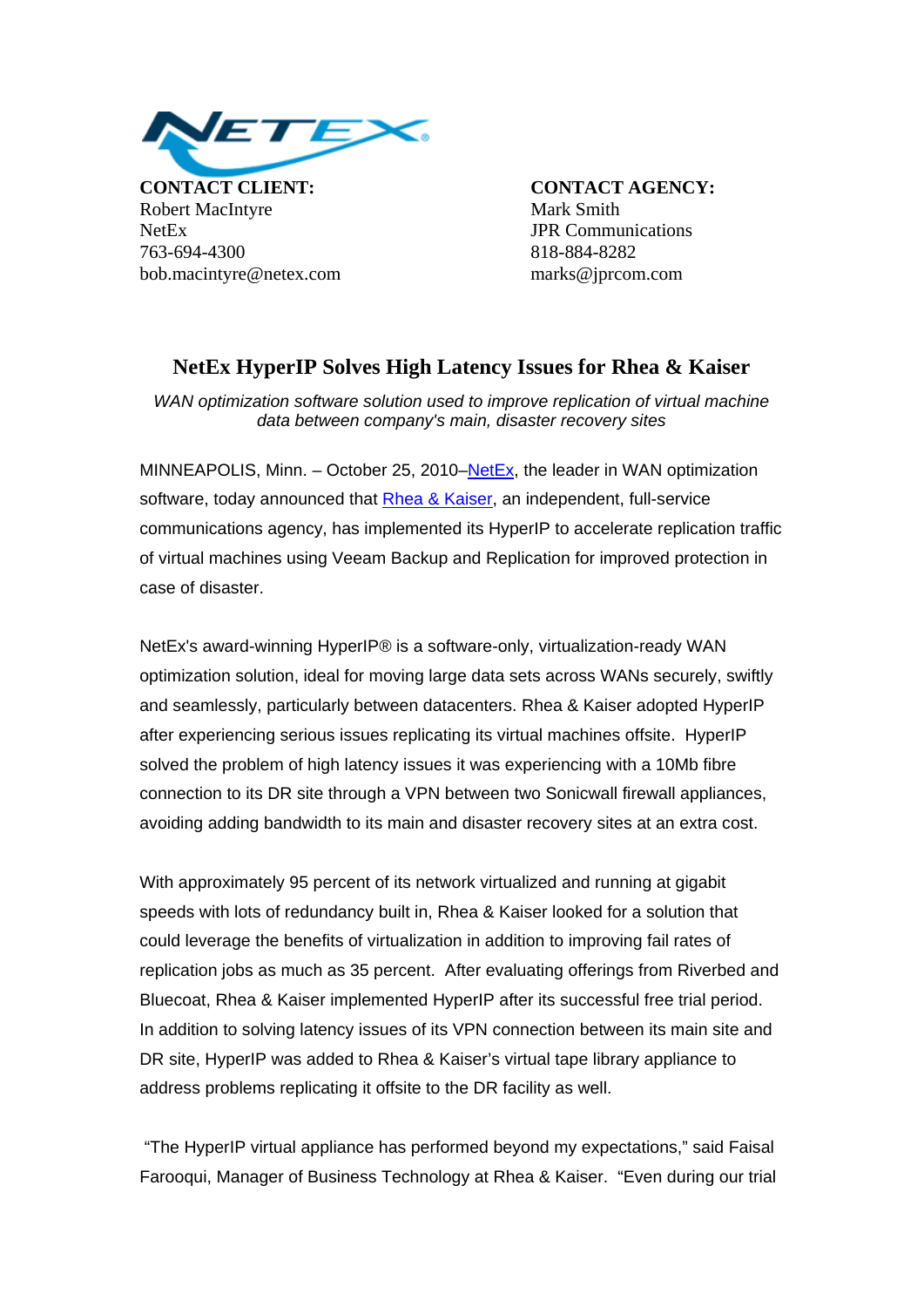period, I couldn't stop raving about my experience and had to tell just about anyone I knew or that would appreciate the technology. Based on my first-hand experience, I'd recommend NetEx to anyone who is virtualized and looking to set up a disaster recovery site or offsite backups."

"Rather than simply throwing more bandwidth at the problem, Rhea & Kaiser was able to make more effective use of the bandwidth they had while solving latency issues and failed job completions to ensure that their disaster recovery plans remained intact," saidRobert MacIntyre, NetEx Vice President of Business Development and Marketing."Using HyperIP in conjunction with Veeam Backup and Replication delivers a high-performance, cost-effective data protection solution for virtualized environments that provides peace of mind for companies concerned that their business-critical information is protected and moved offsite on time every time."

NetEx's patent-pending technology accelerates and optimizes industry-leading data replication and file transfer applications by aggregating multiple data replication applications over a shared connection while mitigating the inherent network latency and network disruption for long-distance remote TCP data transmissions. The full version of HyperIP supports long-distance data transfers at up to 800 Mb/s, the highest performance of any WAN optimization solution on the market, and 25 to more than 100 percent faster than competitive products. Transfer speed is optimized for the full range of data management applications, including backup & remote replication and business continuance/disaster recovery (BC/DR). NetEx offers HyperIP for cloud infrastructures as a software-only configuration, enabling customers to quickly deploy the acceleration software into their existing VMware infrastructures.



## **About NetEx**

Formed in 1999 as a spin-off of Storage Technology Corporation (StorageTek®), privately-held NetEx has provided the world's fastest WAN optimization software in the industry, along with guaranteed data delivery, for over 20 years to more than 100 of the world's largest and most sophisticated organizations, including some of the most prestigious providers of financial, transportation and telecommunications services and government entities. Customers include BP, Telstra, NTT, Verizon, BellSouth, Qwest, Royal Bank of Scotland Group, LloydsTSB, NDC Health, IRS, American, Iberia, Northwest, United Airlines and Kellogg. As a VMware Technology Alliance Partner, NetEx's HyperIP WAN optimization software has demonstrated impressive performance numbers for supercharging VMware applications worldwide.